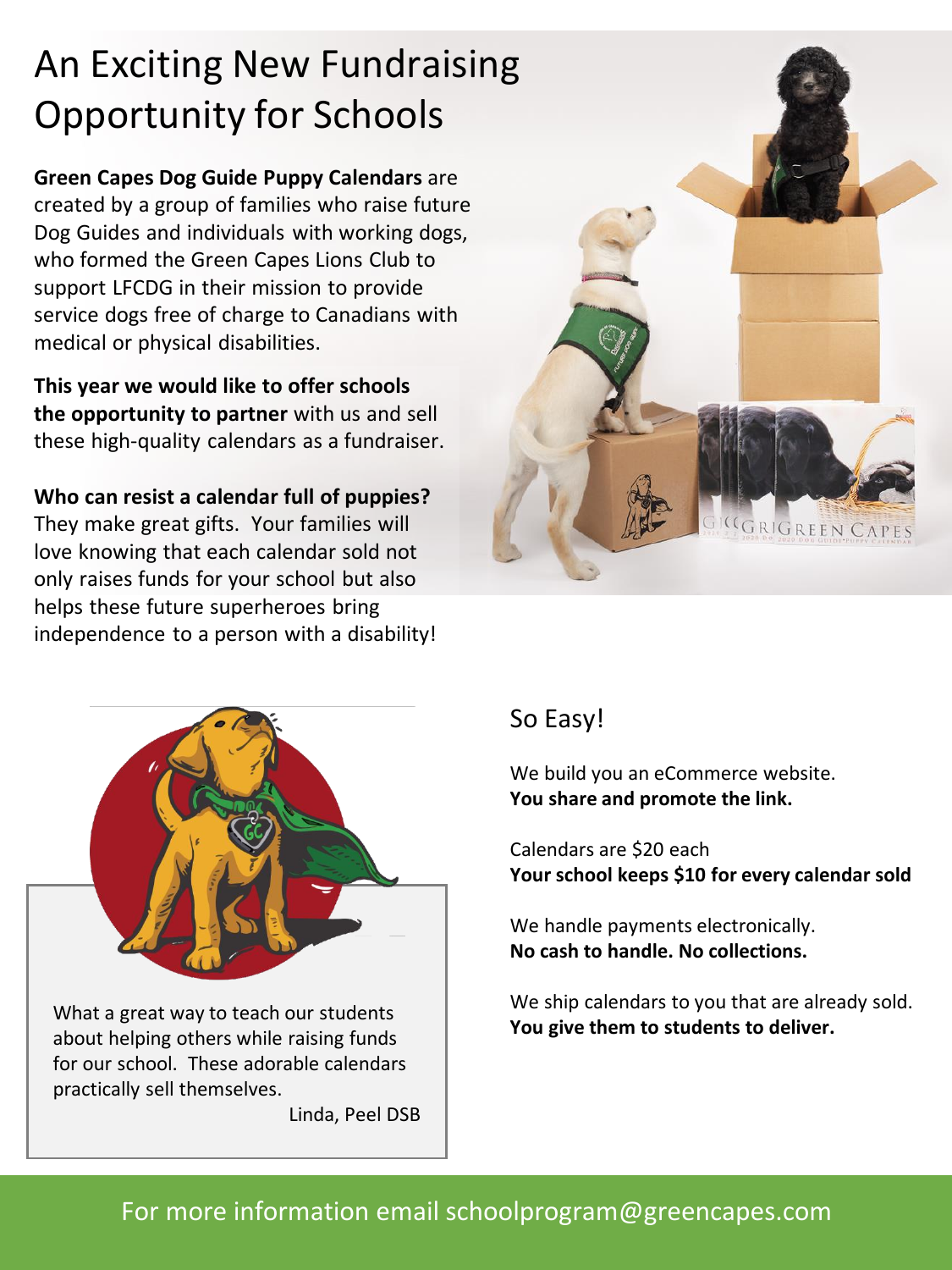### **How it works**

#### **We build and host your school's eCommerce site**

- Webpage is personalized with your school details
- You can view the sales report for your school at any time.

#### **What we need from you:**

- A brief write-up about your school and what you hope to do with the funds raised
- Your fundraising goal (# of calendars)
- 3 photos (same size)

#### **You market the calendars**

- Use social media, email, send flyers home
- We have templates for you to use.

#### **The calendars can be bought online - we handle all payments!**

- Credit cards and e-transfers are accepted – transactions are encrypted and processed through Stripe, the same payment processor used by Amazon and Google.
- We do not store or have access to credit card numbers.
- A confirmation email is automatically sent to both you and the customer.

#### **We ship calendars and transfer your share of funds raised to your school**

- Your calendars will arrive by Dec 1st
- We transfer \$10 x calendars sold that's a \$1000 profit earned for every 100 calendars sold!
- We send you a list of orders, sorted by student name to help with distribution

#### **Your school distributes the calendars**

- It's time to spread smiles with the arrival of the 2021 Green Capes Puppy Calendar.
- Let people know of the pickup date so they are prepared for calendars to go home

Curious? – Contact us today – no obligation

#### **Visit our Sample Site**

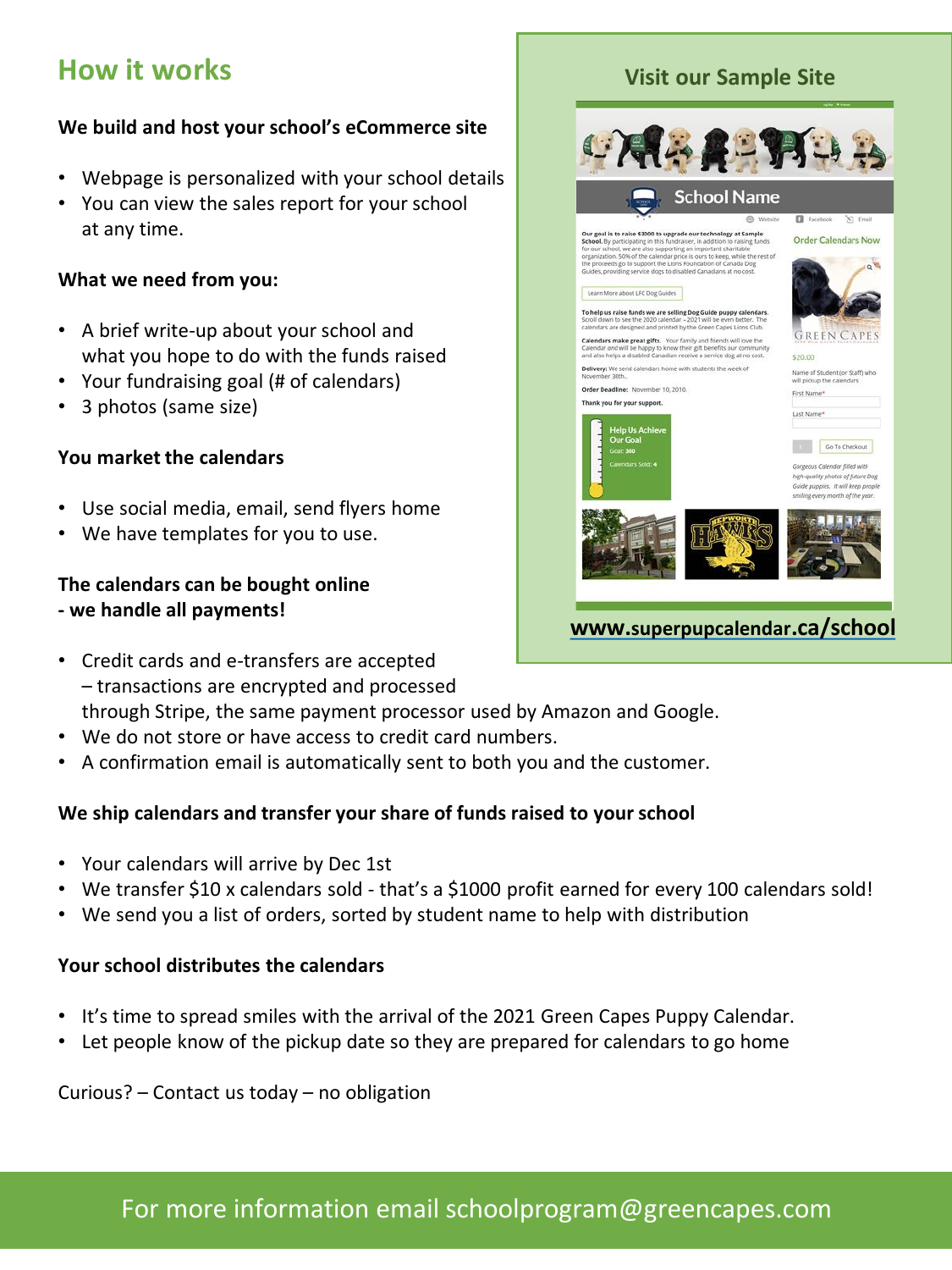## Our Amazing 2020 Calendar - the 2021 will be even better!



We would be happy to send you a free copy of the 2020 Calendar.

Email schoolprogram@greencapes.com